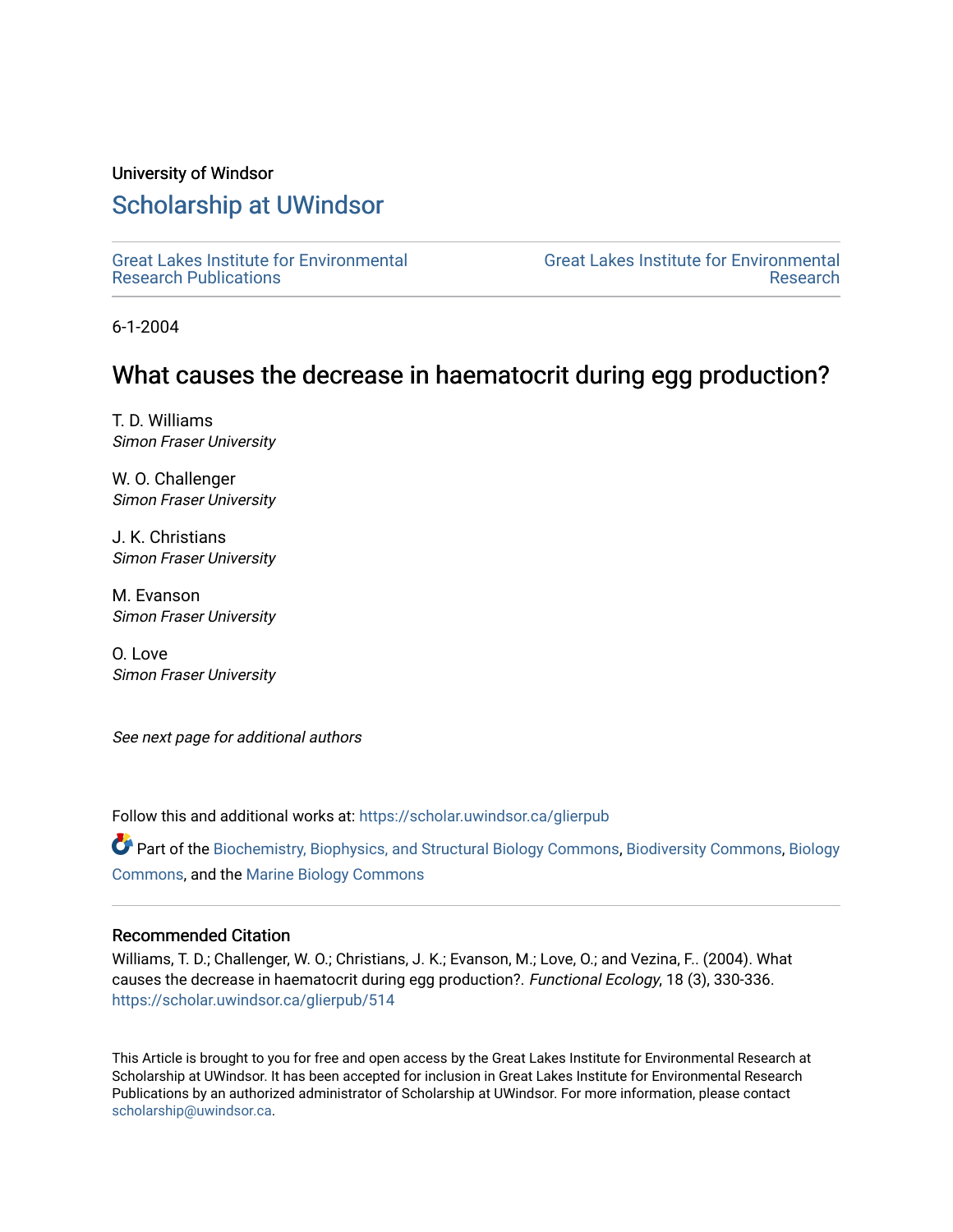# Authors

T. D. Williams, W. O. Challenger, J. K. Christians, M. Evanson, O. Love, and F. Vezina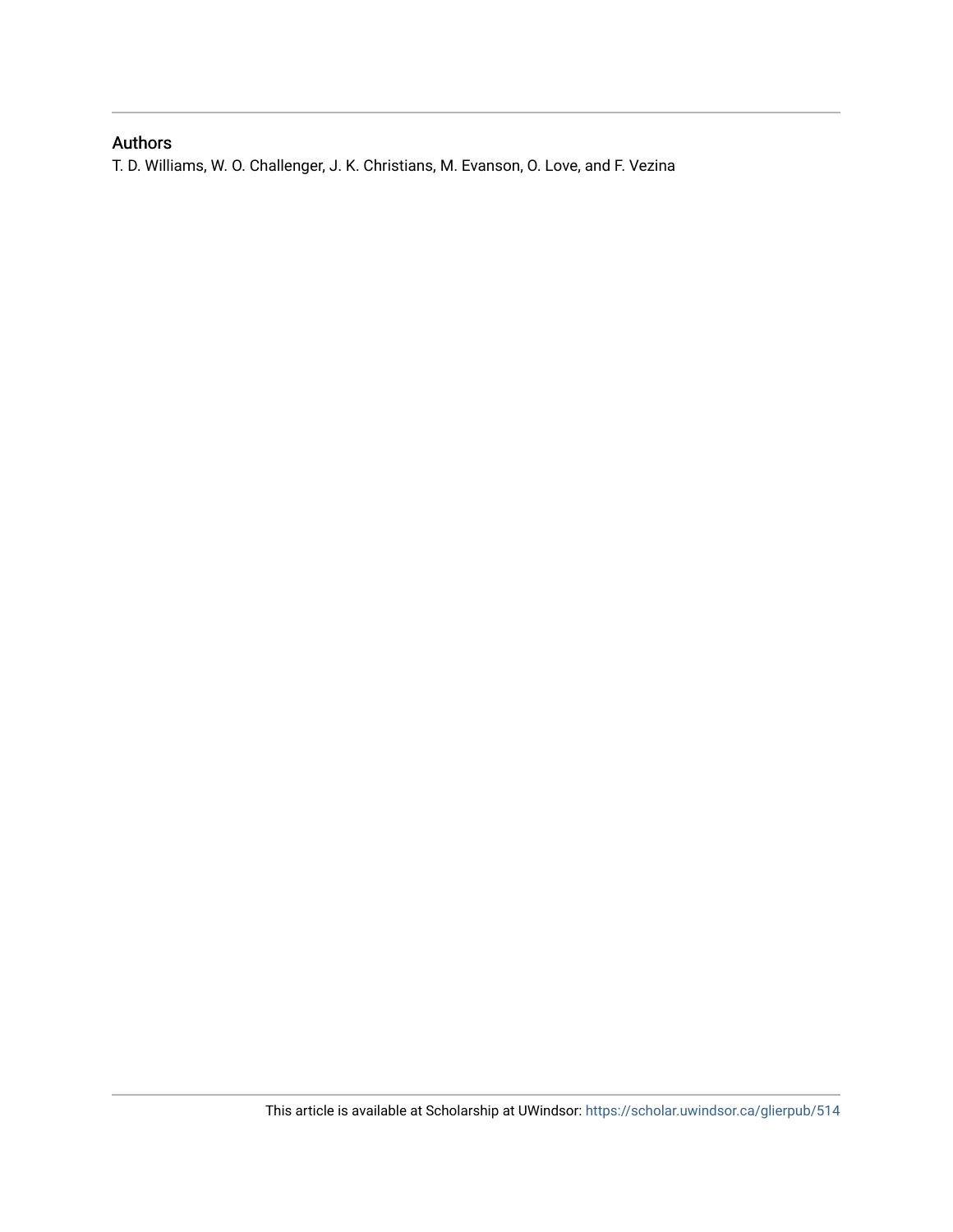*Functional Ecology* 2004 **18**, 330–336

# What causes the decrease in haematocrit during egg **production?**

T. D. WILLIAMS,† W. O. CHALLENGER,\* J. K. CHRISTIANS,‡ M. EVANSON, O. LOVE and F. VEZINA

*Department of Biological Sciences, Simon Fraser University, 8888 University Drive, Burnaby, British Columbia, Canada V5A 1S6* 

#### **Summary**

**1.** Anaemia has been reported in wild animals, typically associated with traumatic events or ill health. However, female birds routinely become 'anaemic' during egglaying; we sought to determine the causes of this reduction in haematocrit.

**2.** Haematocrit in female European Starlings (*Sturnus vulgaris* Linnaeus) decreased between pre-breeding and egg-laying in 3 out of 4 years (the decrease was marginally non-significant in the fourth year). This was independent of changes in ambient temperature altering the metabolic requirements for thermoregulation.

**3.** There was a positive relationship between haematocrit and plasma levels of the yolk precursor vitellogenin among egg-laying birds, supporting the hypothesis that the initial reduction in haematocrit is caused by increased blood volume associated with osmoregulatory adjustments to elevated levels of yolk precursors.

**4**. However, haematocrit did not always recover upon cessation of egg production, remaining low at clutch completion (2 of 4 years), incubation (1 of 2 years) and chick rearing (1 of 4 years), suggesting an additional cause of the prolonged reduction in haematocrit.

**5.** Given the magnitude and prolonged nature of the changes in haematocrit we report, and the interannual variation in haematocrit even during chick-rearing (47–54%), we suggest that 'anaemia' associated with egg production might have implications for aerobic performance during later stages of breeding.

*Key-words*: Aerobic performance, cost of reproduction, egg-laying, hematocrit

*Functional Ecology* (2004) **18**, 330–336

#### **Introduction**

Anaemia is a common manifestation of many human pathophysiologies and can result from trauma (rapid blood loss), deficient erythropoiesis (red blood cell production) or excessive haemolysis associated with tissue dysfunction or nutrient (iron) deficiency (e.g. Beer & Berkow 1999; Goldman & Bennett 2000). In humans, anaemia can be defined as a decrease in haematocrit of two standard deviations from the mean of a 'normal' population (West 1985), and even mild anaemia is considered to be indicative of an underlying disorder (Beer & Berkow 1999). Anaemia has been reported in

‡Present address: Institute of Cell, Animal and Population Biology, University of Edinburgh, West Mains Road, Edinburgh EH9 3JT, UK.

free-living birds and mammals, but here it is also typically associated with traumatic events or ill health, e.g. severe dehydration or nutritional stress, toxicity, or high blood loss due to parasites (Franzmann & LeResche 1978; Hoffman *et al*. 1985; Vleck & Priedkalns 1985; Boismenu, Gauthier & Larochelle 1992; Whitworth & Bennett 1992). However, a decrease in haematocrit has also been observed in birds during 'normal' reproduction. Specifically, haematocrit has been found to drop routinely between pre-laying (i.e. arrival on the breeding grounds or nest-building) and egg-laying (Silverin 1981; Jones 1983; Morton 1994).

A number of hypotheses have been put forward to explain this reduction in haematocrit during egg production. Haematocrit may decline because of an increase in blood volume (i.e. haemodilution), the latter being an osmotic adjustment in response to the appearance of substantial levels of yolk precursors in the plasma (Kern, DeGraw & King 1972; Morton 1994; Reynolds & Waldron 1999); for example, plasma vitellogenin levels increase from undetectable  $\left( \leq 5 \mu g \right)$ 

<sup>†</sup>Author to whom correspondence should be addressed. E-mail: tdwillia@sfu.ca

<sup>\*</sup>Present address: Department of Biology, Queen's University, Kingston, Ontario, Canada K7L 3N6.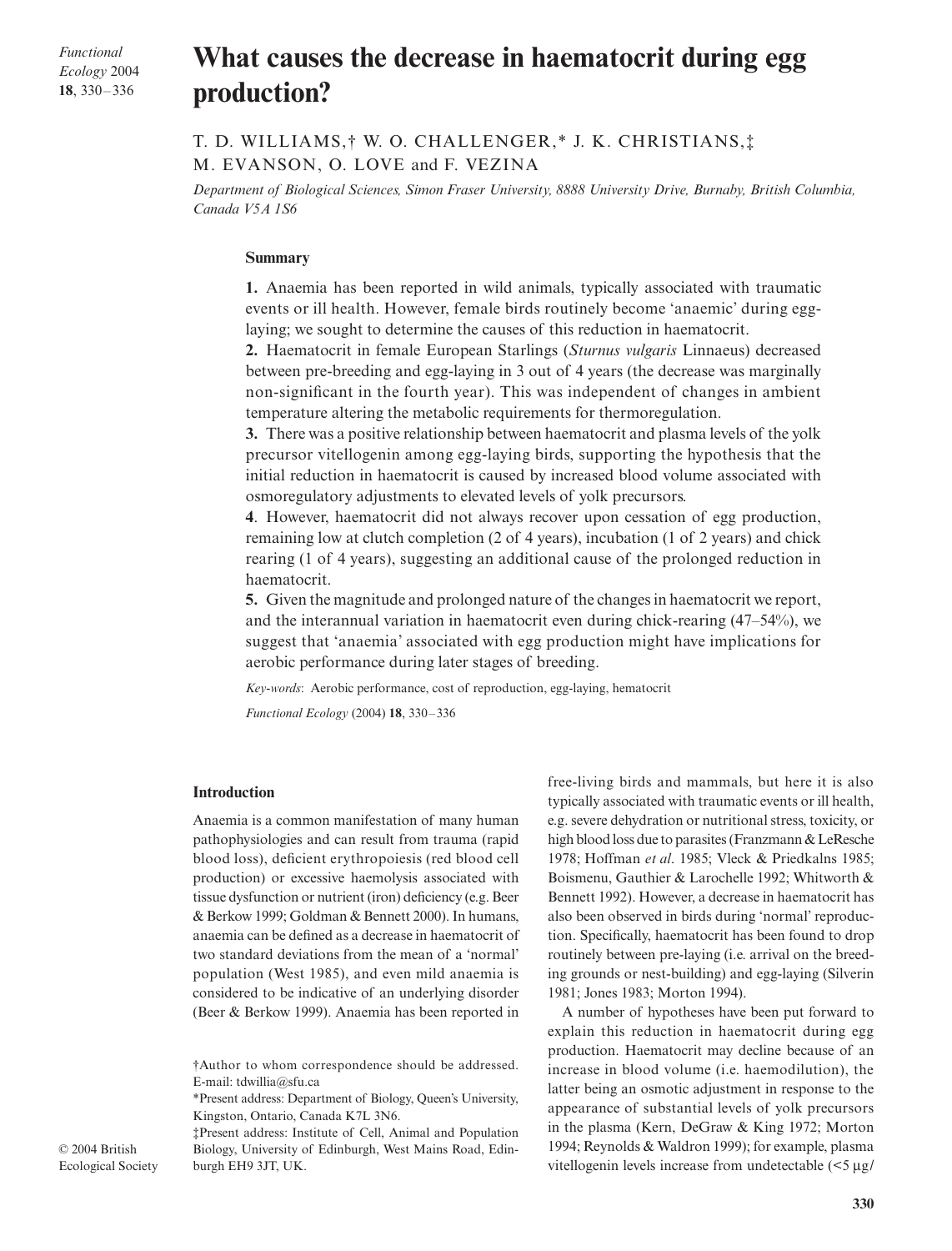**331** *Causes of decreased haematocrit during laying*

**Table 1.** Summary of predictions of hypotheses to explain the reduction in haematocrit during egg production. – indicates no prediction because plasma vitellogenin will be at basal levels

| Hypothesis                                       |                                                                                                          | Prediction                                                                                                                                  |                                                                                           |  |  |  |
|--------------------------------------------------|----------------------------------------------------------------------------------------------------------|---------------------------------------------------------------------------------------------------------------------------------------------|-------------------------------------------------------------------------------------------|--|--|--|
|                                                  | Trait                                                                                                    | During egg production                                                                                                                       | During subsequent stages<br>( <i>i.e.</i> incubation, chick-rearing)                      |  |  |  |
| Haemodilution                                    | Haematocrit<br>Plasma osmolarity<br>Correlation between<br>plasma vitellogenin levels<br>and haematocrit | Reduced compared with other stages<br>Same as pre-breeding<br>Positive relationship                                                         | Same as pre-breeding<br>Same as pre-breeding                                              |  |  |  |
| Direct effect of oestradiol<br>on erythropoiesis | Haematocrit<br>Plasma osmolarity<br>Correlation between<br>plasma vitellogenin levels                    | Reduced compared with<br>pre-breeding<br>Increased compared with other<br>stages<br>No relationship or negative.<br>relationship            | Gradual recovery to<br>pre-breeding levels<br>Lower than during egg<br>production         |  |  |  |
| Nutritional stress                               | and haematocrit<br>Haematocrit<br>Plasma osmolarity                                                      | Reduced compared with pre-<br>breeding<br>Increased compared with other<br>stages                                                           | No recovery or further decline<br>after egg-laying<br>Lower than during egg<br>production |  |  |  |
|                                                  | Correlation between<br>plasma vitellogenin levels<br>and haematocrit<br>Correlation between              | No relationship<br>Positive relationship                                                                                                    | Positive relationship                                                                     |  |  |  |
| Temperature                                      | haematocrit and body mass<br>Haematocrit                                                                 | Negative correlation with ambient<br>temperature<br>No reduction during laying when<br>statistically controlling for ambient<br>temperature | Negative correlation with<br>ambient temperature                                          |  |  |  |

100 ml) to 2·5 g/100 ml at the onset of egg production (Redshaw & Follett 1976), while plasma triglyceride levels increase from 4 mg ml<sup>−</sup><sup>1</sup> to 24 mg ml<sup>−</sup><sup>1</sup> owing to secretion of the second triglyceride-rich yolk precursor, VLDLy (e.g. Christians & Williams 1999). A second possible explanation for the decrease in haematocrit is that elevated oestradiol levels during egg-laying directly reduce the production of red blood cells (Kern *et al*. 1972). High dose oestrogens suppress haematopoiesis in the bones of quail (Clermont & Schrar 1979) and mice (Perry *et al*. 2000), and bone marrow is an important site for erythropoiesis in adult birds (John 1994). Thirdly, erythropoiesis could be reduced due to nutritional stress associated with reproduction (Jones 1983). An additional possibility is that the apparent drop in haematocrit during egg-laying is actually an artefact caused by seasonal changes in temperature; ambient temperatures may be lower prior to egg-laying, requiring a higher pre-laying haematocrit in order to support increased thermoregulation (e.g. Yahav *et al*. 1997).

We sought to distinguish between these competing hypotheses by measuring haematocrit throughout the entire breeding season since previous studies have documented a decrease in haematocrit between pre-breeding and egg-laying only. In addition, correlations between haematocrit and the plasma concentrations of vitellogenin (the primary yolk precursor), plasma osmolarity, ambient temperature and body mass were also investigated.

**PREDICTIONS** 

The following predictions are summarized in Table 1. The hypotheses are not mutually exclusive and therefore a combination of patterns may be observed if more than one factor is important.

#### *Haemodilution*

If the drop in haematocrit during egg production were due solely to an increase in plasma volume serving as an osmotic adjustment to elevated levels of yolk precursors (and not a reduction in the number of red blood cells), then haematocrit should return to normal immediately after egg production, when yolk precursor concentrations return to basal levels (Challenger *et al*. 2001). Furthermore, if haemodilution compensates for the presence of precursors in the circulation, then osmolarity should remain constant throughout reproduction. Finally, there should be a positive relationship between haematocrit and the plasma levels of vitellogenin among egg-laying birds, since increased haemodilution will reduce both haematocrit and vitellogenin concentration.

### *Direct effect of oestradiol on erythropoiesis*

If the production of red blood cells is reduced by oestradiol, haematocrit may not recover to pre-laying

© 2004 British Ecological Society, *Functional Ecology*, **18**, 330–336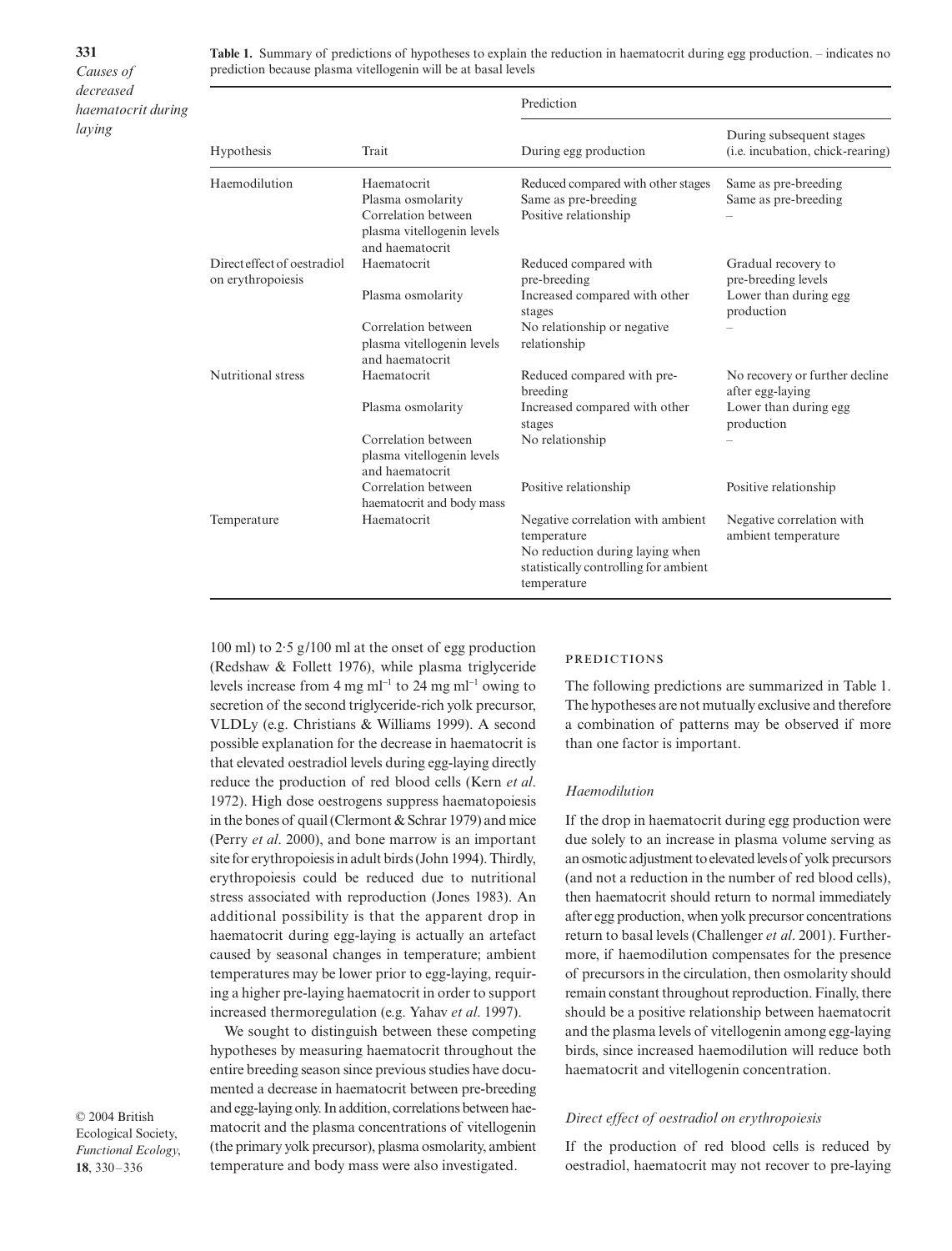**332** *T. D. Williams*  et al.

levels until some time after egg-laying (see Discussion). In the absence of an increase in plasma volume, osmolarity will increase during egg-laying because of the presence of the yolk precursors. There may be no relationship between plasma vitellogenin levels and haematocrit, or there may be a negative relationship; egg-laying females with relatively high circulating levels of oestradiol may have high plasma vitellogenin and low haematocrit.

#### *Nutritional stress*

As with the previous hypothesis, osmolarity is expected to increase during egg production in the absence of an increase in plasma volume. However, if the reduction in haematocrit were due to nutritional stress, it would not necessarily recover after egg-laying and potentially could continue to decrease as incubation and chick rearing are also energetically demanding (Williams & Vézina 2001). A positive relationship between body mass and haematocrit would be expected, since individuals in a better nutritional state would have greater body mass and higher haematocrit.

#### *Artefact of seasonal changes in temperature*

If the apparent drop in haematocrit during egg production is entirely due to changes in temperature (i.e. increased ambient temperature during laying), then within stages of breeding there should be a negative correlation between haematocrit and ambient temperature at the time of sampling, and no difference in haematocrit between stages of breeding when ambient temperature is included as a covariate in the analysis.

#### **Materials and methods**

Fieldwork was carried out between March and June 1998–2001 on a free-living, nestbox breeding population of European Starlings at the Pacific Agri-Food Research Centre (PARC) in Agassiz, British Columbia (49°14′ N, 121°46′ W). Pre-breeding females were caught away from their nestboxes using mist nets while they were roosting in barns, and breeding females were caught while roosting in their nestbox at night. In most years females were caught and blood sampled at five stages of the reproductive cycle (each female was sampled at one stage only): (a) pre-breeding, March (1998, *n* = 8; 1999, *n* = 19; 2000, *n* = 19; 2001, *n* = 17); these birds had not begun nest building and showed no signs of follicle development; (b) egg-laying, April (*n* = 14, 34, 20 and 14, respectively); all birds were sampled on the night that they laid their first egg; (c) clutch completion ( $n = 16, 11, 5$  and 15, respectively), females caught 2 days after laying their last egg; (d) mid-incubation, 4–8 days after clutch completion (*n* = 32, 0, 5, 0, respectively); and (e) chick-rearing, 5–15 days after hatching (*n* = 21, 20, 12, 20, respectively). In addition, in 1999 further birds  $(n = 75)$  were blood sampled during the

© 2004 British Ecological Society, *Functional Ecology*, **18**, 330–336

laying cycle on the night that they laid their first to fifth egg (see Vézina & Williams 2002 for further details). We did not sample males because it is virtually impossible to catch males, especially during the egg-laying and clutch completion stages of breeding. Furthermore, males would not necessarily provide a useful 'baseline' as they may exhibit their own pattern related to the reproductive cycle.

All birds were blood sampled (800 µl) from the brachial vein between 22·00 and 01·00 Pacific Standard Time (PST), haematocrit was measured using electronic callipers (±0·01 mm) and determined as percentage of packed red cell volume to total column height (plasma plus packed red cell volume). All haematocrit measurements were made within 3 h of blood sampling. In 1999–2001 some birds were sampled up to 5 h after capture following respirometry measurements for a separate experiment (see Vézina & Williams 2002). However, there was no significant difference in haematocrit for birds sampled after this procedure compared with those sampled soon after capture  $(P > 0.45)$ . Plasma osmolarity was measured on plasma samples in 1999 for birds at different stages of egg-laying, and for a further set of plasma samples obtained in 2002 from birds at the 1-egg stage of laying  $(n = 8)$ , incubation  $(n = 8)$ and chick-rearing  $(n = 8)$ . Osmolarity was measured in triplicate by vapour pressure osmometry using a Wescor B 5500 (CV of repeated measurements =  $0.8\%$ ,  $n = 86$ ). Plasma vitellogenin was assayed in laying birds using the vitellogenin zinc method of Mitchell & Carlisle (1991) validated for passerines (see e.g. Williams & Martyniuk 1999; Challenger *et al*. 2001). Inter- and intra-assay coefficients of variation were 6·2% and 5·3%, respectively. Plasma vitellogenin was not assayed in 1998. Temperature data were obtained from the Environment Canada weather station at Agassiz [\(http://climate.](http://climate) weatheroffice.ec.gc.ca). All procedures were carried out in accordance with the guidelines of the Canadian Committee on Animal Care (Simon Fraser University permit no. 442B).

#### **Results**

Haematocrit was independent of sampling time and the delay between capture and blood sampling (*P* > 0·15 in all cases). Similarly, neither of these factors was found to significantly affect vitellogenin levels (see Challenger *et al*. 2001), therefore we did not control for these variables in subsequent analyses.

#### **TEMPERATURE**

To investigate the possibility that the drop in haematocrit during egg-laying was an artefact of seasonal changes in ambient temperature, we examined the correlation between haematocrit and temperature on the day of sampling, within each stage of breeding. For each breeding stage, a general linear model was performed with haematocrit as the dependent variable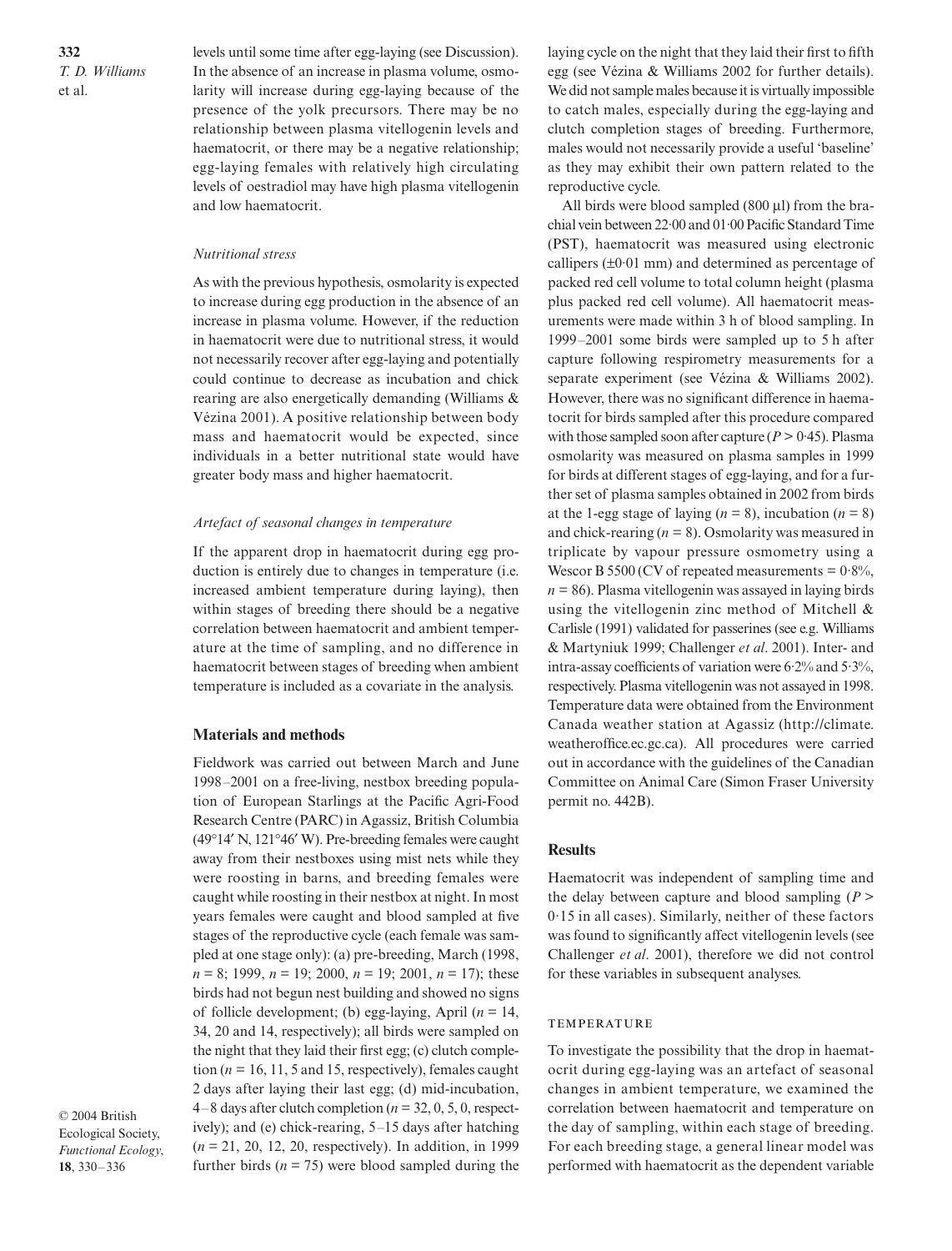

**Fig. 1.** Variation in haematocrit (PCV, %) of female European starlings in relation to breeding stage and year. Values are means  $\pm$  1 SE.

and temperature, year and the temperature \* year interaction as independent terms in the model. The temperature \* year interaction term was not significant for any stage and therefore this term was removed from the model. Haematocrit was not correlated with temperature within any stage  $(P > 0.2$  in all cases), regardless of whether year was entered in the model or not. Furthermore, the variation in temperature between stages generally did not match the variation in haematocrit (data not shown). While temperature does not appear to influence haematocrit over the range of temperatures observed in this study, we included temperature as a covariate when investigating changes in haematocrit with breeding stage (see below).

#### **STAGE OF BREEDING**

The relationship between haematocrit and stage of breeding varied among years (Fig. 1; interaction term, stage  $*$  year,  $F_{10,301} = 4.22$ ,  $P < 0.001$ ) so we analysed data for each year separately. Haematocrit varied with breeding stage in all 4 years (1998,  $F_{4.90} = 6.78$ ,  $P <$ 0·001; 1999, *F*3,83 = 52·4, *P* < 0·001; 2000, *F*4,60 = 3·11,  $P \le 0.025$ ; 2001,  $F_{3.65} = 19.4$ ,  $P \le 0.001$ ; Fig. 1). Temperature was not a significant covariate in either the

multiyear analysis or the analyses by year  $(P > 0.7$  in all cases) and was therefore removed from the model.

Comparisons of mean haematocrit between each stage and pre-breeding haematocrit are presented in Table 2. Haematocrit decreased significantly during egg-laying in 3 out of 4 years. Furthermore, there was evidence for reduced haematocrit (compared with pre-breeding levels) at clutch completion in 2 out of 4 years, during incubation in 1 out of 2 years and during chick-rearing in 1 out of 4 years. In 1999 and 2001 mean haematocrit during laying was >2 standard deviations lower than pre-breeding values (i.e. mean haematocrit was typical of an 'anaemic' condition)*.* Using the same 2 standard deviations criterion, 15–78% and 36–100% of birds were anaemic during egg-laying and at clutch completion, respectively, in the 4 years of study, 14/32 birds (44%) were 'anaemic' during incubation in 1998, and 4/20 birds (20%) were 'anaemic' during chick-rearing in 1999.

#### PLASMA OSMOLARITY

In 1999, plasma osmolarity did not vary throughout egg-laying  $(P > 0.90$  for all contrasts) but increased significantly at clutch completion, 2 days after the last egg was laid (Fig. 2a; contrast of mean for 6th-egg *vs* clutch completion,  $P \leq 0.01$ ; ANOVA for overall analysis,  $F_{6,81} = 10.38$ ,  $P < 0.001$ ). We confirmed the lower plasma osmolarity during laying by comparing 1-egg birds with incubating and chick-rearing birds in 2002 (Fig. 2b). Osmolarity varied with breeding stage  $(F_{3,23})$  $= 9.46, P < 0.001$  and was lower in 1-egg birds compared with both incubating  $(P < 0.01)$  and chick-rearing birds (*P <* 0·025). Osmolarity of incubating and chick-rearing birds did not differ  $(P > 0.90)$  and mean osmolarity for these breeding stages in 2002 was very similar to that for clutch completion birds in 1999 (321–323 mmol kg<sup>−</sup><sup>1</sup> *vs* 324 mmol kg<sup>−</sup><sup>1</sup> ).

#### PLASMA VITELLOGENIN LEVELS

To investigate whether the reduction in haematocrit was due to haemodilution associated with increased blood volume, we examined the relationship between haematocrit and plasma vitellogenin levels within

**Table 2.** Comparison of mean haematocrit at each stage of breeding and mean pre-breeding levels; reduction = (mean pre-breeding haematocrit − mean breeding haematocrit) \* 100/mean pre-breeding haematocrit, therefore negative values indicate that haematocrit was higher during breeding than prior to breeding. Unadjusted *P*-values are presented for each comparison (i.e. breeding *vs* pre-breeding) and so to maintain  $α = 0.05$  within years, *P*-values must be below 0<sup>.</sup>013 (i.e. 0<sup>.</sup>05/4) in 1998 and 2000 and below 0<sup>.</sup>017 (i.e. 0<sup>.</sup>05/3) in 1999 and 2001 to be judged significant (*P*-values highlighted in bold). – indicates that no females were sampled

| Stage of breeding | 1998              |            | 1999              |                   | 2000              |            | 2001              |                          |
|-------------------|-------------------|------------|-------------------|-------------------|-------------------|------------|-------------------|--------------------------|
|                   | Reduction $(\% )$ | $P$ -value | Reduction $(\% )$ | P-value           | Reduction $(\% )$ | $P$ -value | Reduction $(\% )$ | P-value                  |
| $1 - \text{egg}$  | 5.7               | 0.03       | 15.8              | < 0.001           | 6.8               | 0.003      | $12-1$            | < 0.001                  |
| Clutch completion | 4.6               | 0.07       | 9.5               | < 0.001           | 1.9               | 0.589      | 6.3               | 0.002                    |
| Incubation        | $6-1$             | $0 - 01$   | $\hspace{0.05cm}$ | $\hspace{0.05cm}$ | $7-1$             | 0.044      | $\hspace{0.05cm}$ | $\overline{\phantom{a}}$ |
| Chick rearing     | $-1.6$            | 0.51       | 6.0               | < 0.001           | 6.2               | 0.018      | $-1.5$            | 0.438                    |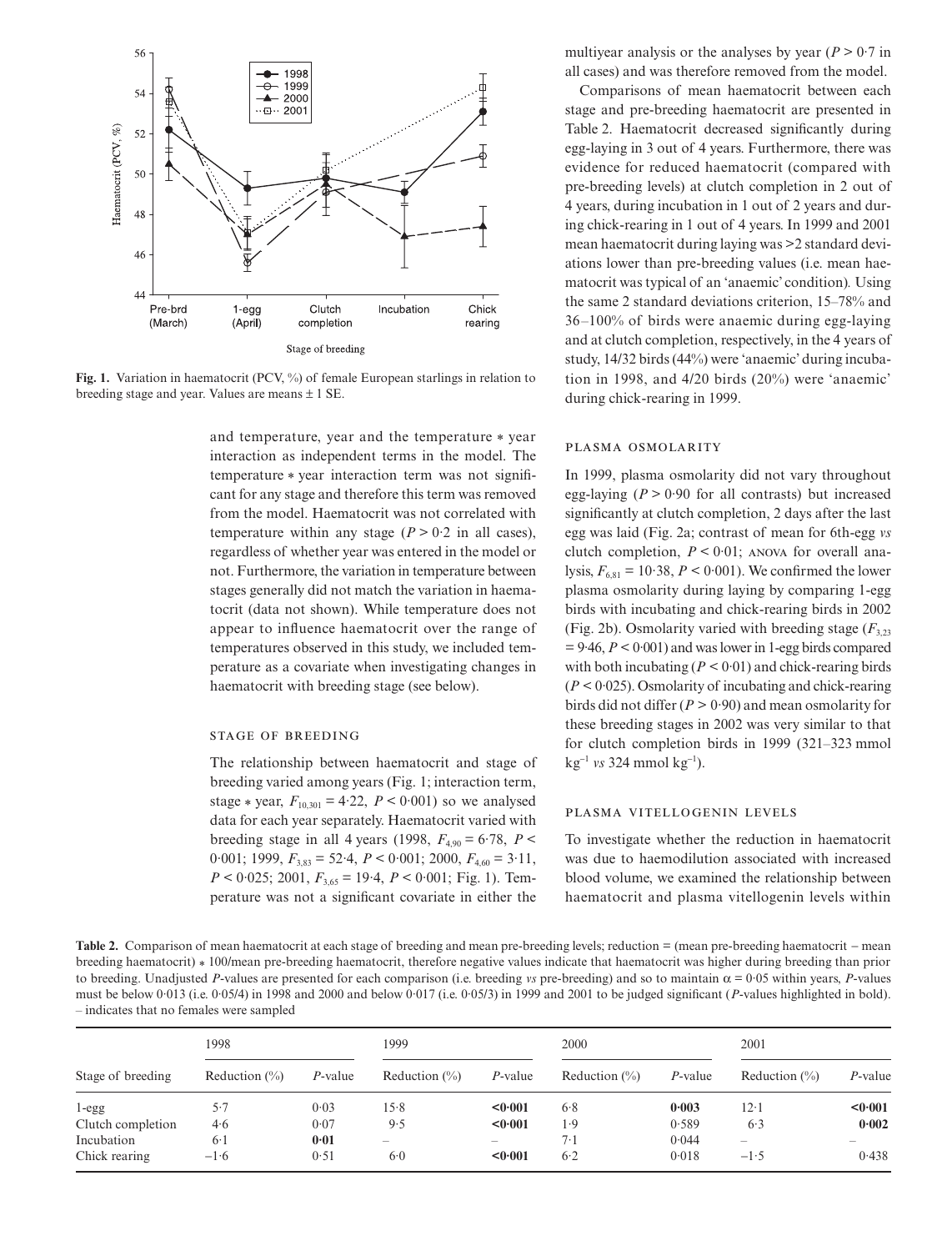



**Fig. 2.** Variation in plasma osmolarity (mmol kg<sup>-1</sup>) in female European starlings in relation to (a) stage of egg-laying in 1999, and (b) stage of breeding in 2002. Values are means  $\pm$  1 SE, and columns sharing the same letter are not significantly different.



**Fig. 3.** Relationship between haematocrit and plasma vitellogenin in female European Starlings at the 1-egg stage of laying.

© 2004 British Ecological Society, *Functional Ecology*, **18**, 330–336

egg-laying birds. In a general linear model with haematocrit as the dependent variable and vitellogenin, year and the vitellogenin \* year interaction term as independent terms, the interaction term was not significant  $(P > 0.4)$ . Without the interaction term in the model, there was a significant relationship between haematocrit and vitellogenin  $(F_{1,67} = 4.4; P = 0.04)$  but there was no significant variation between years  $(F_{2,67} = 0.4;$  $P > 0.6$ ). Pooling all years, the correlation between haematocrit and vitellogenin was positive and highly significant ( $r = 0.32$ ;  $P < 0.01$ ; Fig. 3).

#### **BODY MASS**

To test whether birds in a poorer nutritional state had lower haematocrit, we examined the relationship between body mass and haematocrit within each breeding stage. In a general linear model with haematocrit as the dependent variable and body mass, year and the body mass \* year interaction as independent terms, the interaction term was not significant for any stage  $(P > 0.3$  for all stages except clutch completion, for which  $P > 0.1$ ). After the interaction term was removed from the model, haematocrit was negatively correlated with body mass only during laying  $(F_{1.77} = 4.4; P = 0.04;$  $r = -0.23$ ), with year included in the model ( $F_{3,77} = 5.8$ ;  $P < 0.01$ ). The relationship between haematocrit and body mass was not significant at any other stage of breeding ( $P > 0.05$  in all cases).

#### **Discussion**

Female European Starlings showed a significant decrease in haematocrit associated with egg production in 3 out of 4 years in our study (the decrease was marginally nonsignificant in the fourth year). Previous studies have similarly reported decreases in haematocrit between arrival, nest-building or pre-laying birds and those producing eggs, e.g. 56% to 45% in *Quelea quelea* (Jones 1983), 56% to 51% in *Zonotrichia leucophrys* (Morton 1994) and 51% to 42% in *Ficedula hypoleuca* (Silverin 1981). We investigated the causes of this decrease in haematocrit, testing a number of competing hypotheses, and ruled out the possibility that the change in hematocrit in this system was caused by seasonal variation in ambient temperature.

The positive relationship between haematocrit and plasma levels of vitellogenin provided support for the haemodilution hypothesis, i.e. that the initial reduction in haematocrit is caused by an increase in blood volume associated with osmoregulatory adjustments to elevated levels of yolk precursors and other blood constituents (Kern *et al*. 1972; Verrinder Gibbins & Robinson 1982; Reynolds & Waldron 1999). This is perhaps not surprising given that egg production probably induces the most marked perturbation in plasma composition ever experienced by healthy adult birds (see Introduction).

However, it is clear that haemodilution in response to the presence of yolk precursors is not the only factor involved because haematocrit did not always return to pre-breeding levels at clutch completion, even though yolk precursor levels have decreased to zero by this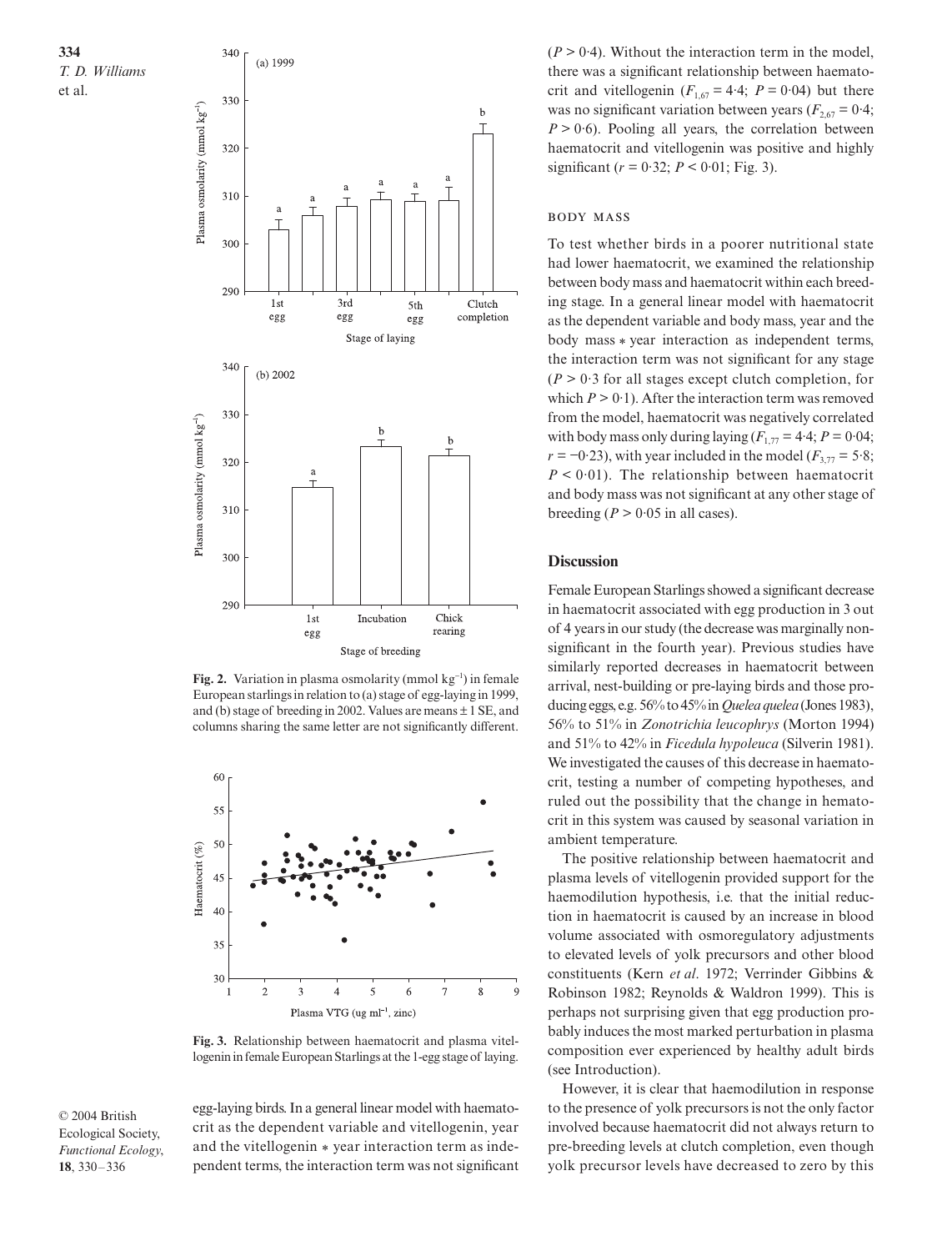**335** *Causes of decreased haematocrit during laying*

stage (Challenger *et al*. 2001). Low haematocrit persisted in some years through incubation and/or chick-rearing and, in one year, 20% of chick-rearing birds were 'anaemic' (based on haematocrit values more than 2 standard deviations lower than pre-breeding values). Furthermore, mean haematocrit varied markedly from 47 to 54% among chick-rearing birds in different years (Fig. 1). Either a direct suppression of erythropoiesis by elevated oestradiol levels during egg production or nutritional stress could explain the prolonged depression of haematocrit. Although our data do not allow us definitively to distinguish between the these two hypotheses, we did not find any evidence of the latter: there was no positive relationship between haematocrit and body mass at any stage of breeding, and haematocrit did not continue to decline after laying in any year (see Table 1 and Predictions).

Estimates of the life span of avian red blood cells (30–42 day; Rodnan, Ebaugh & Spivey Fox 1956) suggest that a transient inhibition of erythropoiesis could induce a prolonged reduction in haematocrit. Kendall & Ward (1974) reported an increase in thymus gland size during incubation and chick-rearing which they argued facilitated a recovery of haematocrit through increased erythropoieses (Fonfria *et al*. 1983; in contrast to mammals, the avian spleen does not act as a storage site for erythrocytes, John 1994). An alternative that we have not yet discussed is that the changes in haematocrit were due to changes in the size of the red blood cells. However, avian erythrocytes are known to be able to maintain volume homeostasis with hyposomotic changes many-fold greater than that seen in our study (Kregenow 1971; but see Davey, Lill & Baldwin 2000). Furthermore, while oestrogen treatment in Japanese Quail resulted in changes in blood volume and erythrocyte mass, the latter were negligible (Nirmalan & Robinson 1973; Verrinder Gibbins & Robinson 1982).

The reduction in osmolarity during laying compared with subsequent stages and the negative relationship between haematocrit and body mass during laying were unexpected observations (see Table 1 and Predictions). The decrease in plasma osmolarity during laying might be functional, perhaps creating a favourable osmotic gradient to facilitate transfer of water into the egg. If this is the case, however, it is not a universal requirement for egg formation since in Zebra Finches (*Taeniopygia guttata*) there is a similar decrease in haematocrit during laying but no change in plasma osmolarity (T. D. Williams, unpublished data). Body mass during laying is confounded with the substantial mass of the reproductive organs (i.e. the enlarged ovary and oviduct) as well as the oviducal egg, making the negative relationship with haematocrit difficult to interpret.

© 2004 British Ecological Society, *Functional Ecology*, **18**, 330–336

Whatever the cause of the prolonged decrease in haematocrit, it could have important consequences for the female: haematocrit provides a measure of oxygen carrying capacity and low haematocrit might result in a reduction in aerobic performance. Several studies

have shown a positive relationship between haematocrit and aerobic performance (Hammond *et al*. 2000) or flight performance (e.g. Carpenter 1975; Saino *et al*. 1997) in birds, while other studies have reported a positive correlation between haematocrit and reproductive performance (Dufva 1996; Horak, Ots & Murumagi 1998). The magnitude of the variation observed in our study between breeding stages and between years in chick-rearing birds is as great or greater than increases in haematocrit in response to elevated metabolic demand (e.g. thermoregulation, Swanson 1990; altitude, Clemens 1990; migration, Piersma, Everaarts & Jukema 1996). Given the energetic demands of chick-rearing (Williams & Vézina 2001), a prolonged reduction in haematocrit could have substantial consequences for a female's ability to feed chicks and avoid predators, thus providing a potential mechanism for 'costs of reproduction' (*sensu* Monaghan & Nager 1997; Monaghan, Nager & Houston 1998).

### **Acknowledgements**

This work was funded by a Natural Sciences and Engineering Research Council (NSERC) operating grant to T.D.W., and NSERC graduate scholarships to J.K.C. and F.V., and an NSERC Undergraduate Summer Research Award to W.O.C. Two anonymous reviewers provided useful comments and drew our attention to some of the alternative hypotheses. We thank the staff at the Pacific Agri-Canada Research Center, Agassiz, especially Tom Scott, for permission to carry out this study on their grounds.

#### **References**

- Beer, M.H. & Berkow, R., eds (1999) *The Merck Manual of Diagnosis and Therapy*. Merck Research Laboratories, Whitehouse Station, NJ.
- Boismenu, C., Gauthier, G. & Larochelle, J. (1992) Physiology of prolonged fasting in Greater Snow Geese (*Chen caerulescens atlantica*). *Auk* **109**, 511–521.
- Carpenter, F.L. (1975) Bird hematocrits: effects of high altitude and strength of flight. *Comparative Biochemistry and Physiology* **50A**, 415–417.
- Challenger, W.O., Williams, T.D., Christians, J.K. & Vezina, F. (2001) Follicular development and plasma yolk precursor dynamics through the laying cycle in the European Starling (*Sturnus vulgaris*). *Physiological and Biochemical Zoology* **74**, 356–365.
- Christians, J.K. & Williams, T.D. (1999) Organ mass dynamics in relation to yolk precursor production and egg formation in European starlings. *Physiological and Biochemical Zoology* **72**, 455–461.
- Clemens, D.T. (1990) Interspecific variation and effects of altitude on blood properties of rosy finches (*Leucosticte arctoa*) and house sparrows (*Carpodacus mexicanus*). *Physiological Zoology* **63**, 288–307.
- Clermont, C.P. & Schrar, H. (1979) Effect of estrogen on rate of 59Fe uptake by hematopoietic tissue in Japanese quail. *American Journal of Physiology* **236**, E342–E346.
- Davey, C., Lill, A. & Baldwin, J. (2000) Variation during breeding in parameters that influence blood oxygen carrying capacity in shearwaters. *Australian Journal of Zoology* **48**, 347–356.